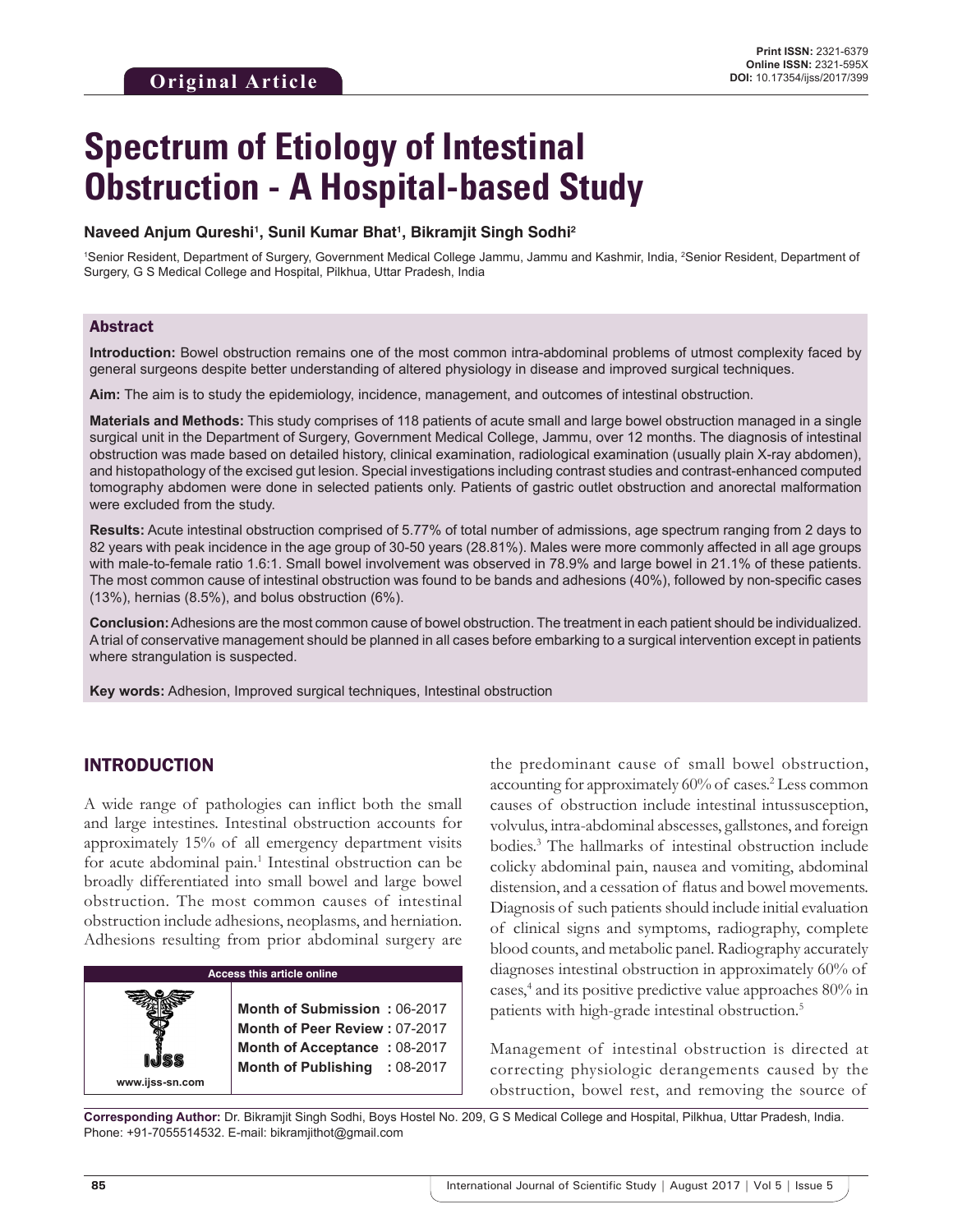obstruction and includes intravenous fluid resuscitation with isotonic fluid and antibiotics. With conservative management, resolution generally occurs within 24-48 h. Beyond this time frame, the risk of complications, including vascular compromise and increased surgical evaluation is required<sup>6</sup> followed by histopathologic examination of all excised specimen to confirm the diagnosis.

In the present study, the epidemiology among hospital admissions, as well as management, complications, and outcome of intestinal obstruction in our setup has been reported.

## MATERIALS AND METHODS

This study comprised of 118 cases of acute small and large bowel obstruction managed in a single surgical unit in Government Medical College, Jammu, over 12 months. Patients of anorectal malformation and gastric outlet obstruction were excluded. The diagnosis of acute intestinal obstruction was made in these cases by detail history, clinical examination, and radiological investigation and histopathological examination. Contrast studies including contrast-enhanced computed tomography abdomen were done in selected patients.

Initially, the conservative treatment with intravenous fluids, nasogastric suction, and broad-spectrum antibiotics were administered. In case of complications, surgical intervention was done. The operative procedure in these patients was individualized depending on the peroperative findings, whether the gut was viable or gangrenous. In cases with strangulation obstruction, the gangrenous gut was excised and continuity restored by end-to-end anastomoses or stoma formation. In simple obstruction, the procedure was limited to the release of gut and taking of tissue for biopsy if considered so at the time of surgery. All these cases were carefully managed post-operatively by restricting or avoiding oral feeds, RT suctioning and judicious use of intravenous fluids duration, of which depended on the etiology of obstruction and type of surgery performed. Patients were allowed orally only when intestines started functioning by passage of flatus or stools or functioning if stoma. Post-operatively, antibiotics were used in all cases. Special emphasis was laid on preventing post-operative respiratory and venous complications by early ambulation of patients.

## RESULTS

The total number of admissions during the 1-year study period in our surgical unit was 2044 cases, of which 118 (5.77%) cases of acute intestinal obstruction were treated. The age-spectrum ranged from 2 days to 82 years. The study showed the peak incidence in the age group 30- 39 (15.25%) and 50-59 years (13.56%). The mean age in the current study was 33.2 years. This study included 73 male patients (61.86%) and 45 female patients (38.14%) with male-to-female ratio being 1.6:1. Males were more commonly affected as compared to females in all the age groups Table 1.

Most common symptom was found to be pain abdomen  $(85\%)$  of the cases followed by vomiting  $(83\%)$ , distension (81%), and constipation (54%). Most common signs observed were tachycardia (80%) and visible intestinal peristalsis (60%). The rectal examination did not reveal any abnormality except in 2 cases (1.69%) of rectal malignancy where rectal growth was felt. The most common cause of intestinal obstruction was post-operative adhesion (39.83%) followed by non-specific causes (12.71%) of all patients. The non-specific group comprised of patients presenting with the clinical and radiological features of intestinal obstruction, but no cause of obstruction was found. Most of these patients were young adults, with maximum number of cases in 30-40 years of age and sex incidence also appeared to be the same (8 males and 7 female patients). None of these patients had a history of previous surgical intervention. All these patients were managed conservatively, average duration of stay in hospital was 2.5 days; however, recurrence was observed in approximately 30% of these patients on follow-up.

The most common cause of intestinal obstruction in our study was post-operative adhesions followed by non-specific cause, hernias and bolus obstruction with intussusception, and Meckel's diverticulum being the least common. Appendectomy was found to be the most common operation leading to post-operative adhesions (21.28%) followed by laparotomy for DU perforation, LSCS, ileal perforation, ileostomy closure, and hemoperitoneum were among the other common causes in decreasing order of their frequency (Table 2).

Intestinal obstruction due to adhesions was present in 31 males and 16 females. Out of these, 20 patients (42.55%) were managed conservatively and 27 patients (57.45%) required surgical exploration. Most common procedure done was adhesiolysis (100%), as adhesions were present in all of these cases followed by adhesiolysis with release of band 9 patients (33.33%), adhesiolysis with excision of Meckel's diverticulum was required in 2 patients (7.41%), and adhesiolysis with ileostomy was required in 4 patients (14.81%) due to gangrenous ileum.

Intervention, outcomes, complications, and mortality are given in Tables 3 and 4. Out of 118 patients managed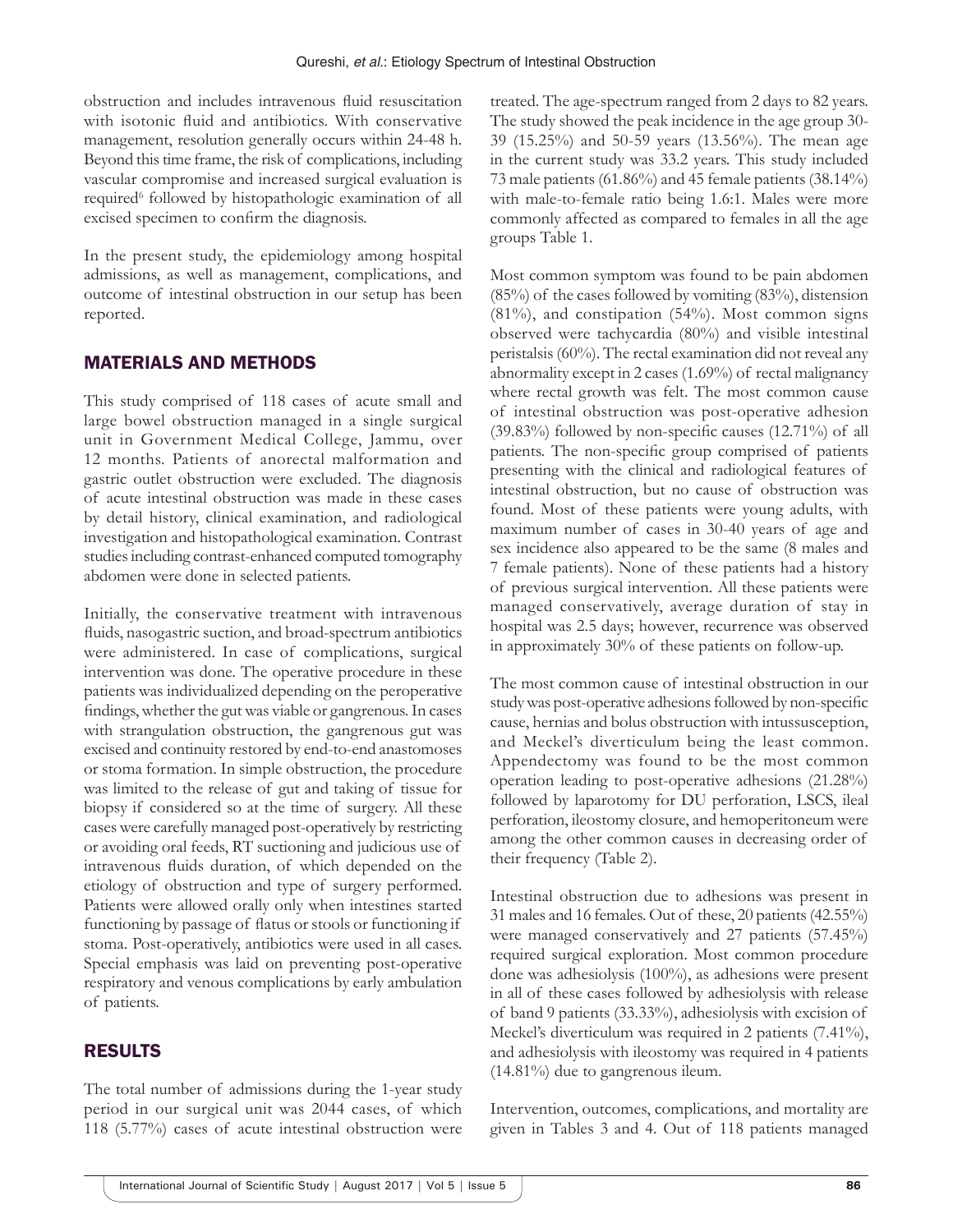| <b>Etiology</b>          | <b>Number of cases</b> |                |                | Percentage |
|--------------------------|------------------------|----------------|----------------|------------|
|                          | <b>Male</b>            | <b>Female</b>  | <b>Total</b>   |            |
| Adhesions                | 31                     | 16             | 47             | 39.83      |
| Non-specific             | 8                      | 7              | 15             | 12.71      |
| Hernia                   | 7                      | $\overline{2}$ | 9              | 7.63       |
| <b>Bolus obstruction</b> |                        |                |                |            |
| Food bolus               | 5                      | 1              | 6              |            |
| Worm bolus               | 2                      | 0              | 2              |            |
| Total                    | 7                      | 1              | 8              | 6.78       |
| Hirschsprung's disease   | 4                      | 4              | 8              | 6.78       |
| Malignancies             |                        |                |                |            |
| Colon cancer             | 0                      | 2              | 2              |            |
| Rectum cancer            | 2                      | 0              | $\overline{2}$ |            |
| Other                    | 0                      | 2              | 2              |            |
| Total                    | 2                      | 4              | 6              | 5.08       |
| Intussusception          | 1                      | 3              | 4              | 3.39       |
| Perforation              | 2                      | $\overline{2}$ | 4              | 3.39       |
| Malrotation              | $\overline{2}$         | $\overline{2}$ | 4              | 3.39       |
| Pseudo-obstruction       | 4                      | 0              | 4              | 3.39       |
| Small bowel atresia      | 2                      | 1              | 3              | 2.54       |
| Volvulus                 | $\overline{2}$         | 1              | 3              | 2.54       |
| Meckel's diverticulum    | 1                      | 1              | 2              | 1.69       |
| Jejunal diaphragm        | 0                      | 1              | 1              | 0.85       |
| Total                    | 73                     | 45             | 118            | 100.00     |

| <b>Previous surgery</b> | <b>Males</b> | <b>Females</b> | Total (%)   |
|-------------------------|--------------|----------------|-------------|
| Appendectomy            | 8            | 2              | 10 (21.28)  |
| Hysterectomy            | 0            | 6              | 6(12.76)    |
| DU perforation          | 5            | 0              | 5(10.64)    |
| LSCS                    | 0            | 5              | 5(10.64)    |
| lleal perforation       | 3            | O              | 3(6.38)     |
| lleostomy closure       | 3            | O              | 3(6.38)     |
| Ectopic pregnancy       | 0            | 2              | 2(4.25)     |
| Adhesiolysis            | 3            | O              | 3(6.38)     |
| Hemoperitoneum          | 3            | O              | 3(6.38)     |
| Hernia                  | 2            | U              | 2(4.25)     |
| Others                  | n            | 5              | 5(10.64)    |
| Total                   | 27           | 20             | 47 (100.00) |

for intestinal obstruction, 69 (58.47%) patients were managed surgically including 64 laparotomies and 49 patients (41.53%) were managed conservatively, the most common procedure done was adhesiolysis. All cases of intussusception were treated surgically; hydrostatic reduction was done in none of these patients. Herniation was inguinal in 6/9 patients with 2 cases of paraumblical and 1 right lumber hernia. Out of 6 patients found to have malignancy, rectal cancer affected 2 patients and histopathologically were found to be rectal adenocarcinomas. Colon cancer histopathologically were 1 mucinous adenocarcinoma and 1 adenocarcinoma well differentiated. One of the patient was found to have metastatic adenocarcinoma involving the small intestine and the patient was managed conservatively, and the other patient presented with intestinal obstruction was found to have leukemia on blood examination.

Complications in post-operative period were occurred in 41 patients (34.74%). The mortality rate was 4.24% (5 patients). Of these, 4 were males and 1 female patient. Two of these patients died while on conservative management including one patient of abdominal Koch with shock with Addisonian crisis, whereas 3 patients died following surgery, accounting for 43% of surgically treated patients and 4.1% of conservatively treated patients. Three patients who developed sepsis in post-operative period died because of multi-organ failure. Two of these patients were in shock at the time of admission. Most of the patients managed surgically died on the 2nd or 3rd post-operative day. Average duration of stay was 8.6 days in all cases and 3.2 days in fatal cases.

# **DISCUSSION**

Acute intestinal obstruction is one of the common lifethreatening emergencies all over the world presenting as acute abdomen and requiring surgical intervention.7,8 A number of recent studies have found adhesive obstruction to be replacing obstructive hernias as the most common cause.9,10 This study is done to explore epidemiology, management, and outcome of cases of intestinal obstruction presented in our institution during 1 year.

In the present study, 118 cases of acute intestinal obstruction were treated with an incidence of 5.77% (118/2044 cases in surgery unit). The age spectrum ranged from 2 days to 82 years with a mean age of 33.2 years. This study included 73 male patients (61.86%) and 45 female patients (38.14%) with male-to-female ratio being 1.6:1. Males were more commonly affected as compared to females in all the age groups.

Adhikari *et al.*11 did a study and found the incidence of acute intestinal obstruction to be 9.8% (367/3717), whereas mean age of 41.7 years. Male-to-female ratio was 1.9:1 with male (75.2%) and females (24.8%). Ullah *et al.*12 in their study of 576 patients also reported 352 male (61.1%) and 224 female (38.9%) with a male-to-female ratio of 1.6:1, which is similar to the our study. Although variation in incidence may be due to poor health-care accessibility and system in our setup.

In our study, 39.83% of cases were due to bands and adhesions. Oladele *et al.*10 too found adhesive intestinal obstruction as the most common cause of symptoms in 44% of patients. The most common cause of adhesions was appendectomy (21.28%) followed by surgeries for DU perforation and LSCS (10.64% each), surgery for ileal perforation, ileostomy closure, previous adhesiolysis, and hemoperitoneum (6.38% each) similar to study done by Malik *et al.*13 Although the incidence of obstructed/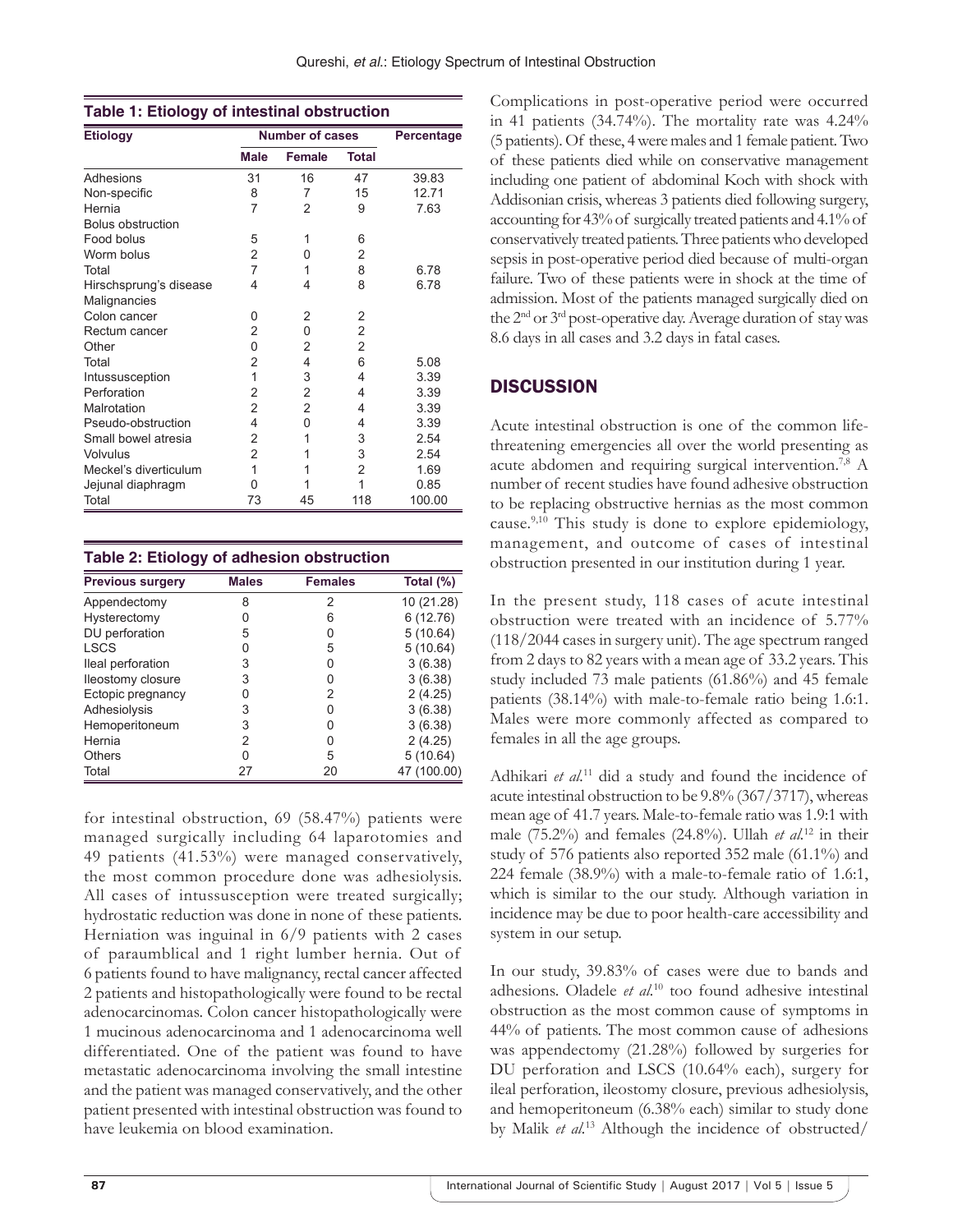| <b>Etiology</b>        | <b>Management</b> |                     |              | <b>Outcome</b>       |              |
|------------------------|-------------------|---------------------|--------------|----------------------|--------------|
|                        | <b>Surgery</b>    | <b>Conservative</b> | <b>Total</b> | <b>Complications</b> | <b>Death</b> |
| Adhesions              | 27                | 20                  | 47           | 22                   |              |
| Non-specific           |                   | 15                  | 15           |                      |              |
| Hernia                 |                   |                     |              |                      |              |
| Hirschsprung's disease | 5                 |                     | 8            | З                    |              |
| Bolus obstruction      |                   |                     |              |                      |              |
| Food bolus             |                   |                     |              |                      |              |
| Worm bolus             |                   |                     |              |                      |              |
| Intussusception        |                   |                     |              |                      |              |
| Malrotation            |                   |                     |              |                      |              |
| Bowel atresia          |                   |                     |              |                      |              |
| <b>Volvulus</b>        | З                 |                     | З            |                      |              |
| Malignancies           |                   |                     |              |                      |              |
| Colon cancer           |                   |                     |              |                      |              |
| Rectum cancer          |                   |                     |              |                      |              |
| Other                  |                   |                     |              |                      |              |
| Perforation            |                   |                     |              |                      |              |
| Jejunal diaphragm      |                   |                     |              |                      |              |
| Pseudo-obstruction     |                   |                     |              |                      |              |
| Meckel's diverticulum  |                   |                     |              |                      |              |
| Total                  | 69                | 49                  | 118          | 41                   |              |

| Table 3: Intervention and outcomes of patients with acute intestinal obstruction |  |  |  |
|----------------------------------------------------------------------------------|--|--|--|
|----------------------------------------------------------------------------------|--|--|--|

#### **Table 4: Complications of patients operated for intestinal obstruction**

| <b>Complications</b>         | Number of cases (%) |
|------------------------------|---------------------|
| Wound infection              | 15 (36.58)          |
| Sepsis                       | 11 (26.83)          |
| Early adhesive obstruction   | 3(7.32)             |
| Bed sore                     | 3(7.32)             |
| Burst abdomen                | 2(4.88)             |
| Paralytic ileus              | 2(4.88)             |
| Malnutrition                 | 2(4.88)             |
| Fecal fistula                | 1(2.44)             |
| Incisional hernia            | 1(2.44)             |
| Recurrent colostomy prolapse | 1(2.44)             |
| Total                        | 41 (100)            |

strangulated hernia has been reported more in the developing countries, in the present study, hernia was the third common etiology for obstruction. It could be because of the awareness of public and the availability of surgical facilities in the periphery for hernia repair and hernia being treated early. In our study, wound infection was found to be the most common post-operative complication similar to what was seen in the study done by Jain *et al.*<sup>14</sup>

Overall mortality rate in the present series was 4.24% (5 cases), which is low as compared to other studies reported by Adhikari *et al.*11 7.35% and Khan *et al.*15 (15) 7%, which is slightly higher than our study.

## **CONCLUSION**

From the study conducted in our hospital, we conclude that in our region, adhesions are the most common cause of bowel obstruction. It would be helpful if surgeons take preventive measures to reduce adhesion formation at laparotomy. Patients visiting the hospital should be encouraged to get radiological investigations done if they feel common symptoms of acute bowel obstruction so that elective surgery can be performed. Second, the patients should be advised to get pathological and microbiological investigations for tuberculosis done because tuberculosis is also emerging as a common cause of bowel obstruction. The late adhesive complications of bowel obstruction, mechanical female infertility, and chronic pain are often neglected during consent process. These should be included in consent and should be considered breach in duty of care not to inform patients.

### REFERENCES

- 1. Irvin TT. Abdominal pain: A surgical audit of 1190 emergency admissions. Br J Surg 1989;76:1121-5.
- 2. Shelton BK. Intestinal obstruction. AACN Clin Issues 1999;10:478-91.
- 3. Jackson PG, Raiji MT. Evaluation and management of intestinal obstruction. Am Fam Physician 2011;83:159-65.
- 4. Maglinte DD, Heitkamp DE, Howard TJ, Kelvin FM, Lappas JC. Current concepts in imaging of small bowel obstruction. Radiol Clin North Am 2003;41:263-83, vi.
- 5. Lappas JC, Reyes BL, Maglinte DD. Abdominal radiography findings in small-bowel obstruction: Relevance to triage for additional diagnostic imaging. Am J Roentgenol 2001;176:167-74.
- Fevang BT, Jensen D, Svanes K, Viste A. Early operation or conservative management of patients with small bowel obstruction? Eur J Surg 2002;168:475-81.
- 7. McEntee G, Pender D, Mulvin D, McCullough M, Naeeder S, Farah S, *et al.* Current spectrum of intestinal obstruction. Br J Surg 1987;74:976-80.
- 8. Madziga AG, Nuhu AI. Causes and treatment outcome of mechanical bowel obstruction in north eastern Nigeria. West Afr J Med 2008;27:101-5.